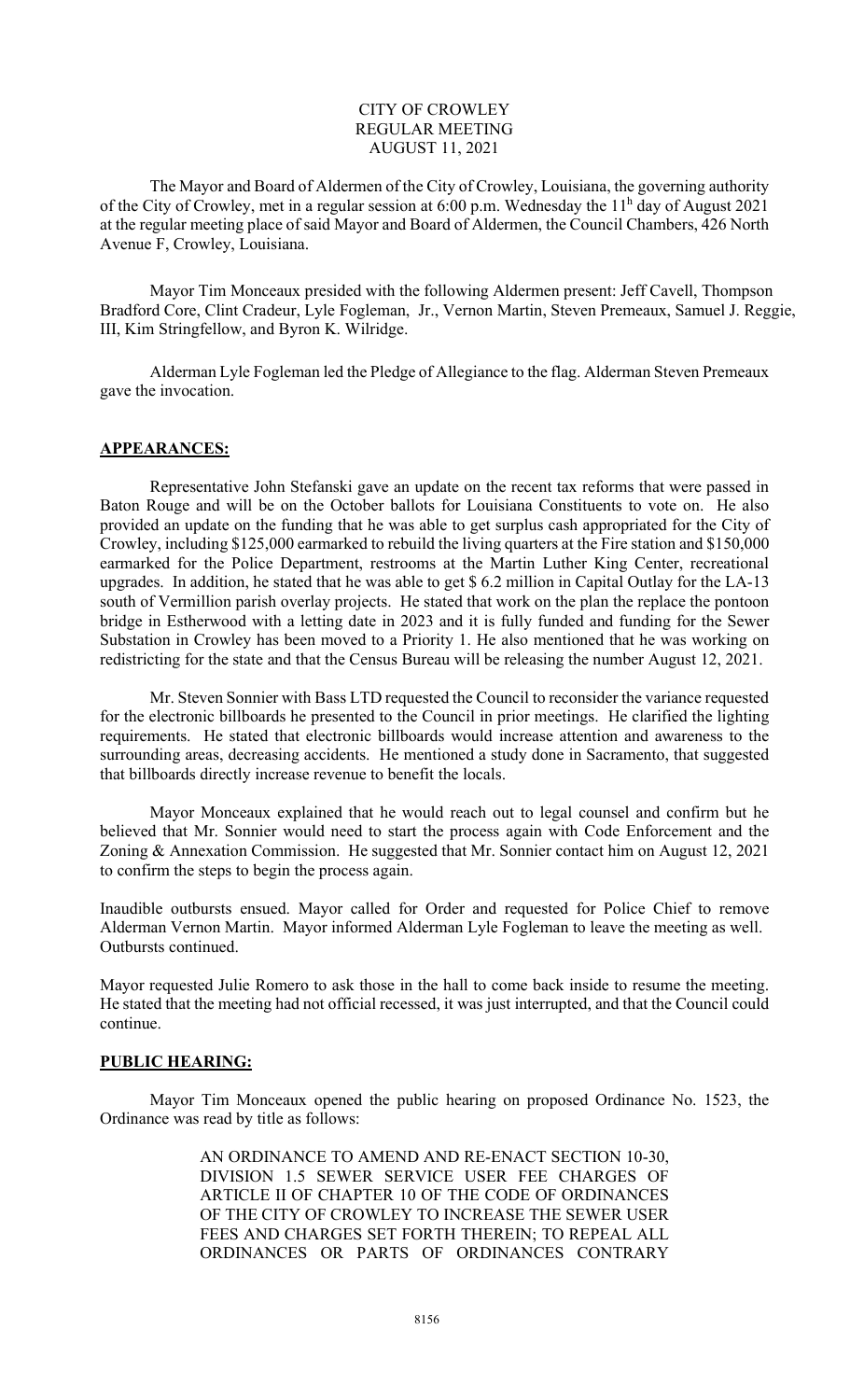### THERETO OR IN CONFLICT THEREWITH; TO PROVIDE FOR THE PROVISIONS HEREOF TO BE SEVERABLE; AND TO PROVIDE FOR ALL MATTERS RELATIVE THERETO.

Mayor Monceaux asked for opponents to the proposed ordinance no. 1523. A third and final call was made with no one coming forward to speak. The call for proponents of the proposed ordinance no. 1523 was made with no one coming forward to speak. A third and final call was made with no one coming forward to speak. Mayor Monceaux called the public hearing on ordinance no. 1523 to a close.

Mayor Tim Monceaux opened the public hearing on proposed Ordinance No. 1521, the Ordinance was read by title as follows:

> AN ORDINANCE AMENDING THE BUDGETS FOR THE CITY OF CROWLEY FOR THE FISCAL YEAR, BEGINNING SEPTEMBER 1, 2020 AND ENDING AUGUST 31, 2021; AND TO PROVIDE FOR ALL MATTERS RELATIVE THERETO; AND TO REPEAL ALL ORDINANCES OR PARTS OF ORDINANCES INCONSISTENT OR IN CONFLICT THEREWITH.

Mayor Monceaux asked for opponents to the proposed ordinance no. 1521. A third and final call was made with no one coming forward to speak. The call for proponents of the proposed ordinance no. 1521 was made with no one coming forward to speak. A third and final call was made with no one coming forward to speak. Mayor Monceaux called the public hearing on ordinance no. 1521 to a close.

Mayor Tim Monceaux opened the public hearing on proposed Ordinance No. 1522, the Ordinance was read by title as follows:

> AN ORDINANCE ADOPTING, FINALIZING AND IMPLEMENTING THE ANNUAL OPERATING BUDGETS OF REVENUES AND EXPENDITURES FOR THE CITY OF CROWLEY FOR THE FISCAL YEAR, BEGINNING SEPTEMBER 1, 2021 AND ENDING AUGUST 31, 2022; AND TO PROVIDE FOR ALL MATTERS RELATIVE THERETO; AND TO REPEAL ALL ORDINANCES OR PARTS OF ORDINANCES INCONSISTENT OR IN CONFLICT THEREWITH.

Mayor Monceaux asked for opponents to the proposed ordinance no. 1522 was made. Mr. Rick Villejoin came forward. He stated that he does not have an issue what was in the budget. His concern is what was not in the proposed budget, but the lack of actual estimation on what was spent this past year. A third and final call was made with no one else coming forward to speak. The call for proponents of the proposed ordinance no. 1522 was made with no one coming forward to speak. A third and final call was made with no one coming forward to speak. Mayor Monceaux called the public hearing on ordinance no. 1522 to a close.

Mayor Monceaux closed the public hearing and reconvened the regular Council meeting.

### AGENDA AMENDMENTS:

None.

### READING & APPROVAL OF MINUTES:

Alderman Jeff Cavell moved to dispense with the reading of the minutes of the July 14, 2021 Regular Council meeting, the July 28, 2021 Special Council meeting, and the minutes of the August 2, 2021 Special Council meeting seconded by Alderman Brad Core and duly adopted.

### MAYOR'S REPORTS:

Mayor presented the Sales Tax chart and User Fee chart that track the collection trend.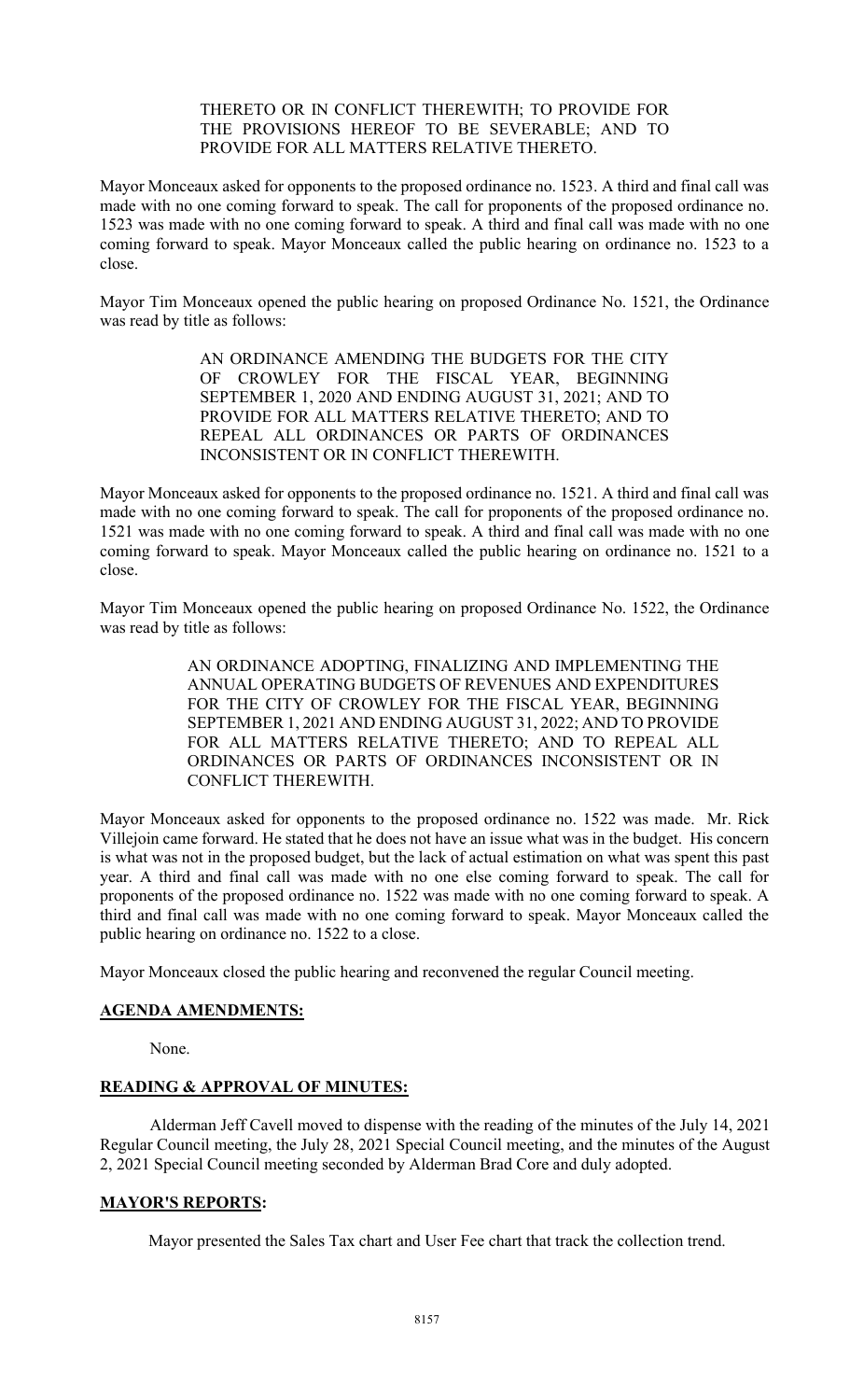## PUBLIC WORKS COMMITTEE:

### Chairperson – Alderman Clint Cradeur Vice-Chairperson – Alderman Brad Core Members – Aldermen Byron Wilridge, Lyle Fogleman, Jr. and Vernon Martin

A motion was offered by Alderman Clint Cradeur and seconded by Alderman Byron Wilridge to approve Partial Payment Estimate No. 13 to Southern Constructors, Inc. for the City-Wide Drainage Improvements Project in the amount of \$129,440.56. Motion carried.

A motion was offered by Alderman Clint Cradeur and seconded by Alderman Byron Wilridge to approve Partial Payment Estimate No. 5 to Triton Construction for the City Owned Parking Lot Improvements project in the amount of \$97,185.97. Alderwoman Kim Stringfellow requested that when future payments are requested for approval that Mr. Mater provide a total of the entire project to date. Motion carried.

A motion was offered by Alderman Clint Cradeur and seconded by Alderman Byron Wilridge to award contracts for the FY 2021-2022 Material Purchases based on the official bid tabulation prepared by Mader Engineering, Inc. Motion carried.

### Acadiana Shell & Limestone is Awarded

| Proposal No. 1 - Surface Coarse Aggregates, Furnish Only |              |      |                                                                              |  |  |
|----------------------------------------------------------|--------------|------|------------------------------------------------------------------------------|--|--|
| F.O.B. City $ $ Pick Up by                               |              | Item | Description & Unit                                                           |  |  |
| of Crowley                                               | City Vehicle | No.  |                                                                              |  |  |
| 36.40                                                    | 31.00        |      | Gray Limestone $\#610$ (6 Month Unit Price) (3000 lbs. per cu. yd.), per ton |  |  |
| 37.90                                                    | 33.00        |      | Gray Limestone #57 (2600 lbs. per cu. yd.), per ton                          |  |  |

### Port Aggregates, Inc. is Awarded

| Proposal No. 1 - Surface Coarse Aggregates, Furnish Only |                                 |  |                                                     |  |  |
|----------------------------------------------------------|---------------------------------|--|-----------------------------------------------------|--|--|
| F.O.B. City   Pick Up by   Item<br>Description & Unit    |                                 |  |                                                     |  |  |
|                                                          | of Crowley   City Vehicle   No. |  |                                                     |  |  |
|                                                          | 33.00                           |  | Gray Limestone #57 (2600 lbs. per cu. yd.), per ton |  |  |

#### Barriere Construction Co., LLC is Awarded

| Proposal No. $2 -$ Asphalt Cold Mix, Furnish Only |                           |                 |                    |  |  |
|---------------------------------------------------|---------------------------|-----------------|--------------------|--|--|
| F.O.B. City $ $ Pick Up by                        |                           | Item            | Description & Unit |  |  |
|                                                   | of Crowley   City Vehicle | $^{\prime}$ No. |                    |  |  |
| 115.00                                            | 95.00                     |                 | Cold Mix, per ton  |  |  |

### Stripe Force 1 is Awarded

| Proposal No. 3 - Crack Routing, Cleaning, and Sealing Pavement Cracks |              |         |                                                                          |  |  |  |
|-----------------------------------------------------------------------|--------------|---------|--------------------------------------------------------------------------|--|--|--|
| F.O.B. City                                                           | Pick Up by   | Item    | Description & Unit                                                       |  |  |  |
| of Crowley                                                            | City Vehicle | $'$ No. |                                                                          |  |  |  |
| 1500.00                                                               |              |         | Mobilization for Routing, Cleaning and Sealing Pavement Cracks, per each |  |  |  |
| 1.75                                                                  |              |         | Routing Pavement Cracks, per ln. ft.                                     |  |  |  |
| 2.40                                                                  |              |         | Cleaning and Sealing Pavement Cracks, per ln. ft.                        |  |  |  |

### Design Precast is Awarded Proposal No 4- Concrete Pipe and Arch Pipe, Furnish Only (Prices shall include cost of Flexible watertight Gaskets), 8' Joints

| THrough share there are the cost of Treature watering in Gashets f, O Tomas |              |                |                                                                |  |  |
|-----------------------------------------------------------------------------|--------------|----------------|----------------------------------------------------------------|--|--|
| FOB City                                                                    | Pick -Up by  | Item           | Description & Unit                                             |  |  |
| of Crowley                                                                  | City Vehicle | No.            |                                                                |  |  |
| 15.40                                                                       | 15.05        |                | 15" Reinforced Concrete Pipe, per ln. ft.                      |  |  |
| 21.12                                                                       | 20.64        | 2              | 18" Reinforced Concrete Pipe, per ln. ft.                      |  |  |
| 32.23                                                                       | 31.50        | 3              | 24" Reinforced Concrete Pipe, per ln. ft.                      |  |  |
| 46.53                                                                       | 45.47        | $\overline{4}$ | 30" Reinforced Concrete Pipe, per ln. ft.                      |  |  |
| 60.50                                                                       | 59.13        | 5              | 36" Reinforced Concrete Pipe, per ln. ft.                      |  |  |
| 75.46                                                                       | 73.75        | 6              | 42" Reinforced Concrete Pipe, per ln. ft.                      |  |  |
| 95.37                                                                       | 93.20        | 7              | 48" Reinforced Concrete Pipe, per ln. ft.                      |  |  |
| 117.48                                                                      | 114.81       | 8              | 54" Reinforced Concrete Pipe, per ln. ft.                      |  |  |
| 142.45                                                                      | 139.21       | 9              | 60" Reinforced Concrete Pipe, per ln. ft.                      |  |  |
| 199.21                                                                      | 194.68       | 10             | 72" Reinforced Concrete Pipe, per ln. ft.                      |  |  |
| 391.63                                                                      | 361.50       | 11             | 84" Reinforced Concrete Pipe, per ln. ft.                      |  |  |
| 21.62                                                                       | 21.15        | 12             | 11"X18" (Nominally) Reinforced Concrete Arch Pipe, per ln. ft. |  |  |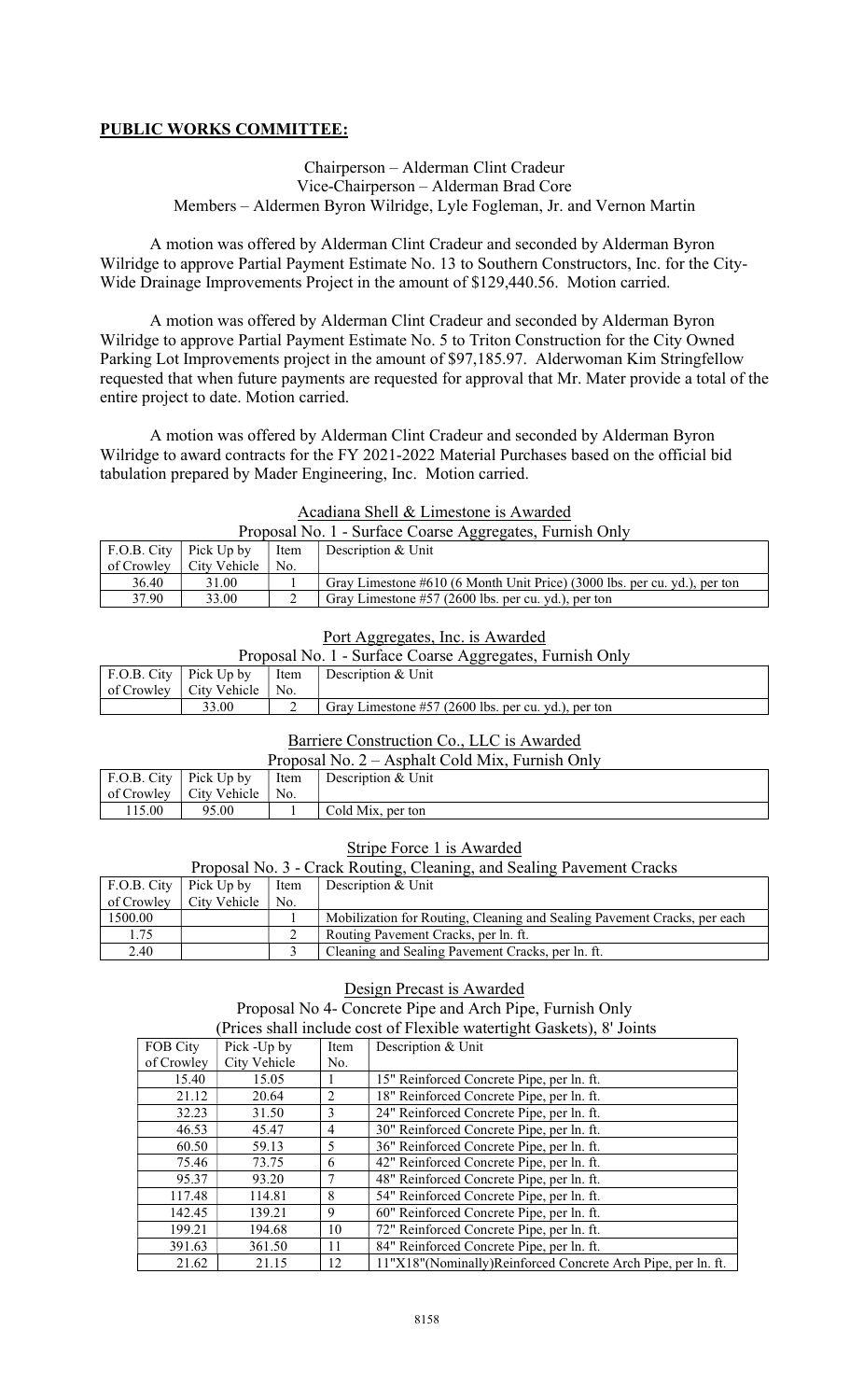| 26.80  | 26.21  | 13 | 13"X22"(Nominally)Reinforced Concrete Arch Pipe, per ln. ft.   |
|--------|--------|----|----------------------------------------------------------------|
| 37.38  | 36.56  | 14 | 18"X28"(Nominally)Reinforced Concrete Arch Pipe, per ln. ft.   |
| 45.08  | 44.10  | 15 | 23"X36" (Nominally) Reinforced Concrete Arch Pipe, per ln. ft. |
| 61.76  | 60.41  | 16 | 27"X44"(Nominally)Reinforced Concrete Arch Pipe, per ln. ft.   |
| 80.04  | 78.30  | 17 | 31"X51" (Nominally) Reinforced Concrete Arch Pipe, per ln. ft. |
| 101.78 | 99.56  | 18 | 36"X58"(Nominally)Reinforced Concrete Arch Pipe, per ln. ft.   |
| 124.09 | 121.39 | 19 | 40"X65"(Nominally)Reinforced Concrete Arch Pipe, per ln. ft.   |
| 153.30 | 149.96 | 20 | 45"X73" (Nominally) Reinforced Concrete Arch Pipe, per ln. ft. |
| 232.00 | 227.36 | 21 | 54"X88"(Nominally)Reinforced Concrete Arch Pipe, per ln. ft    |

#### Coburns is Awarded

#### Proposal No 5- Ribbed Polyvinyl Chloride Pipe, Furnish Only

| F.O.B. City $\vert$ Pick Up by | Item | Description & Unit                                               |
|--------------------------------|------|------------------------------------------------------------------|
| of Crowley   City Vehicle      | No.  |                                                                  |
| 14.02                          |      | 15" Ribbed Polyvinyl Chloride Culvert Pipe (RPVCCP), per ln. ft. |
| 20.01                          |      | 18" Ribbed Polyvinyl Chloride Culvert Pipe(RPVCCP), per ln. ft.  |

#### Kedco, LLC is Awarded

Proposal No 5- Ribbed Polyvinyl Chloride Pipe, Furnish Only

| F.O.B. City | Pick Up by   | Item | Description & Unit                                               |
|-------------|--------------|------|------------------------------------------------------------------|
| of Crowley  | City Vehicle | No.  |                                                                  |
|             | 13.96        |      | 15" Ribbed Polyvinyl Chloride Culvert Pipe (RPVCCP), per ln. ft. |
|             | 19.38        |      | 18" Ribbed Polyvinyl Chloride Culvert Pipe (RPVCCP), per ln. ft. |
| 33.69       | 31.99        |      | 21" Ribbed Polyvinyl Chloride Culvert Pipe (RPVCCP), per In. Ft. |
| 35.69       | 33.99        |      | 24" Ribbed Polyvinyl Chloride Culvert Pipe (RPVCCP), per In. Ft. |
| 50.69       | 48.19        |      | 30" Ribbed Polyvinyl Chloride Culvert Pipe(RPVCCP), per In.Ft.   |
| 69.69       | 65.69        |      | 36" Ribbed Polyvinyl Chloride Culvert Pipe(RPVCCP), per In.Ft.   |

#### Barry Concrete is Awarded

Proposal No.6 - Portland Cement Concrete & Flowable Fill, Furnish Only

|        | F.O.B. City $ $ Pick Up by | Item | Description & Unit                    |
|--------|----------------------------|------|---------------------------------------|
|        | of Crowlev   City Vehicle  | No.  |                                       |
| 114.00 | 100.00                     |      | Portland Cement Concrete, per cu. yd. |
| 100.00 | 90.00                      |      | Flowable Fill, per cu. yd.            |

\*polypropylene fibers (1-pound bag) \$9.00 per yard extra charge

### ZONING & ANNEXATION COMMITTEE:

Ξ

Chairperson – Alderman Lyle Fogleman, Jr. Vice-Chairperson – Alderman Steven Premeaux Members – Aldermen Samuel J. Reggie, III, Kim Stringfellow and Vernon Martin

 A motion was offered by Alderman Steven Premeaux and seconded by Alderman Jeff Cavell to table

A) The approval of the Annexation and C-3 Zoning of the following described property: That certain tract or parcel of land being the western most 1.7 acres, more or less, of a 4.307 acre tract shown as Tract A, located in Section 29, T9S, R1E, Acadia Parish, Louisiana, as per plat of survey prepared by Ryan P. Hebert, PLS, dated 5/3/2021; said 1.7 acres being bounded on the North by VFW Drive, South by Theodore Carmichael or assigns, East by the corporate limits of the City of Crowley, and West by Theodore Carmichael or assigns; contingent upon the approval of the City Attorney and City Engineer; and

B) The approval of the Rezoning from R-1 to C-3 a triangular tract of land being 1.2 acres, more or less, and being a portion of Tract A, located in Section 29, T9S, R1E, Acadia Parish, Louisiana, as per plat of survey prepared by Ryan P. Hebert, PLS, dated 5/3/2021; contingent upon the approval of the City Attorney and City Engineer.

Alderman Samuel Reggie requested clarification. Mr. Mader stated that he spoke with Mr. Thomas Reagan. It was discovered that the way it was advertised was not they way it was going to be dealt with, so it must be redone through Planning and Zoning. No one opposed. Motion carried.

 A motion was offered by Alderman Steven Premeaux and seconded by Alderman Clint Credeur to approval of the Preliminary Plat Re-Subdivide of property at the request of David Braton – Dixie Field Property, LLC described as located at Rice Capital Parkway, Lot 8, Lot 9, and Lot 10 as shown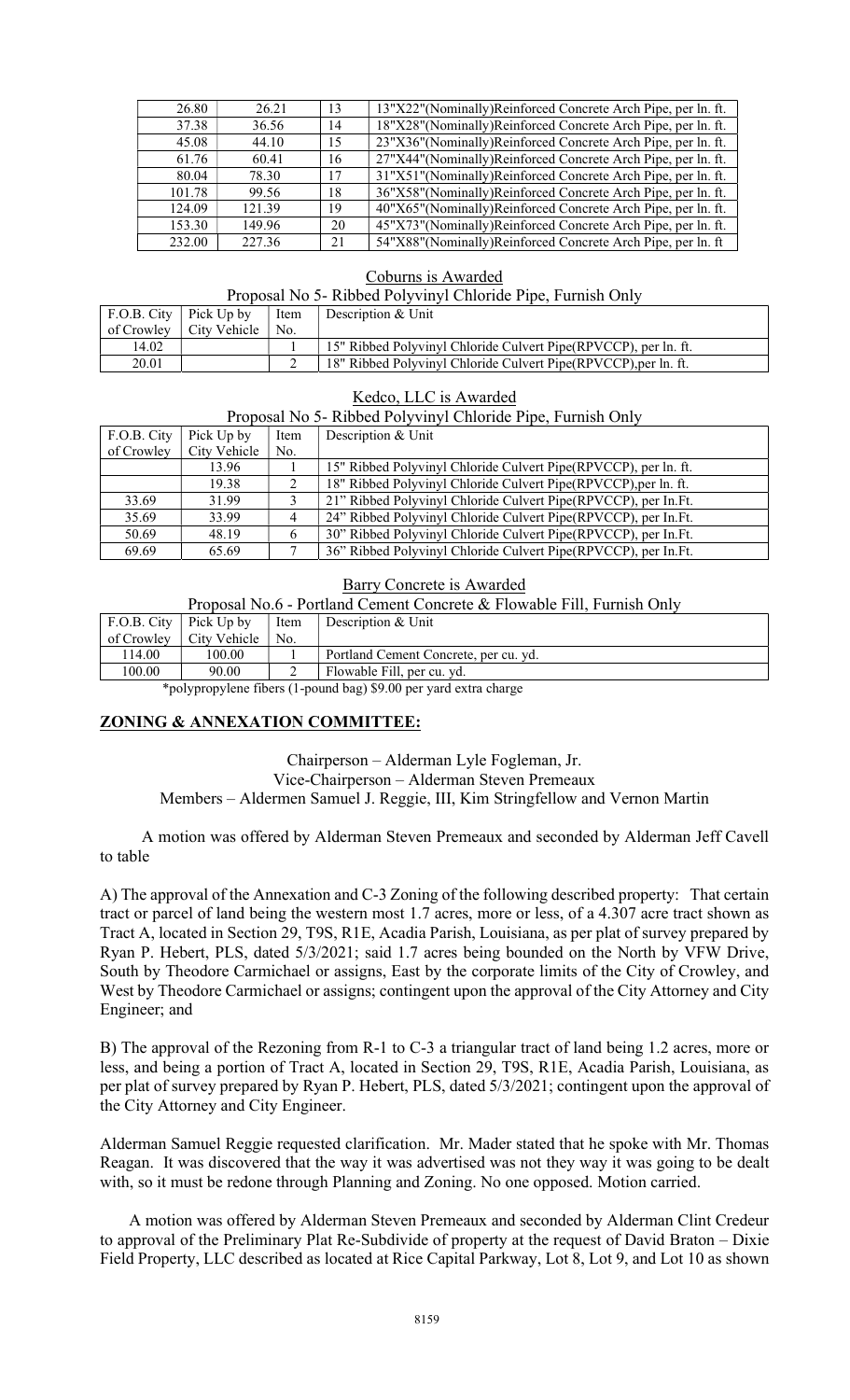on the preliminary plat submitted, contingent upon approval of the City Attorney and City Engineer. No one opposed. Motion carried.

## PUBLIC SAFETY COMMITTEE:

Chairperson – Alderman Brad Core. Vice-Chairperson – Alderman Byron Wilridge Members – Aldermen Vernon Martin, Kim Stringfellow and Steven Premeaux

 A motion was offered by Alderman Brad Core and seconded by Alderwoman Kim Stringfellow to adopt a resolution of the Mayor and Board of Aldermen of the City of Crowley, Acadia Parish, Louisiana, introducing an ordinance amendment to Section 4-17(a) of the City of Crowley Code of Ordinances to change the time period for impounded animals from ten (10) days to five (5) days to promote quicker adoption of animals and free up much need kennel space within the animal shelter. No one opposed. Motion carried.

Mr. Christopher George appeared to discuss the idea of perception. He stated that community policing is one of the most important things that we need to do. He said he reached out to community leaders that have influence over the youth that are committing the crimes in Crowley and asked them to do a 90-day cease fire. He asked Chief Jimmy Broussard if calls had decreased. Chief Jimmy Broussard acknowledged that they had. He stated he is utilizing all his resources to encourage community policing and will continue to do so.

## PUBLIC BUILDINGS COMMITTEE:

Chairperson – Alderman Byron Wilridge Vice-Chairperson – Alderman Kim Stringfellow Members – Aldermen Brad Core, Clint Cradeur and Steven Premeaux

 A motion was offered by Alderman Byron Wilridge and seconded by Alderwoman Kim Stringfellow to approve the request of Beta Sigma Phi (Eta Kappa Chapter) for the City to co-sponsor their annual Miss Merry Christmas Pageant on Wednesday, November 17<sup>th</sup> and Thursday November 18th, from 5:00 p.m. – 9:30 p.m. each night, at the Rice Festival Building; and further, for the city to waive the rental fee of said building but not the clean-up fee. Alderman Bryan Wilridge questioned if they will still be required to carry insurance even though the City is waiving the rental fee. Mayor Tim Monceaux stated he would clarify the issue with insurance. Motion carried with Jeff Cavell and Steven Premeaux recusing.

### RESOLUTIONS:

 The following resolution was offered by Alderman Brad Core and seconded by Alderwomen Kim Stringfellow, and duly resolved and adopted.

> A RESOLUTION OF THE MAYOR AND BOARD OF ALDERMEN OF THE CITY OF CROWLEY, ACADIA PARISH, LOUISIANA, INTRODUCING A PROPOSED ORDINANCE AND CALLING FOR A PUBLIC HEARING CONCERNING SAME.

WHEREAS, an ordinance has been proposed to be adopted by the Board of Aldermen of the

City of Crowley; and

WHEREAS, the proposed ordinance must be introduced by its title; and

WHEREAS, a public hearing must be held prior to its adoption; and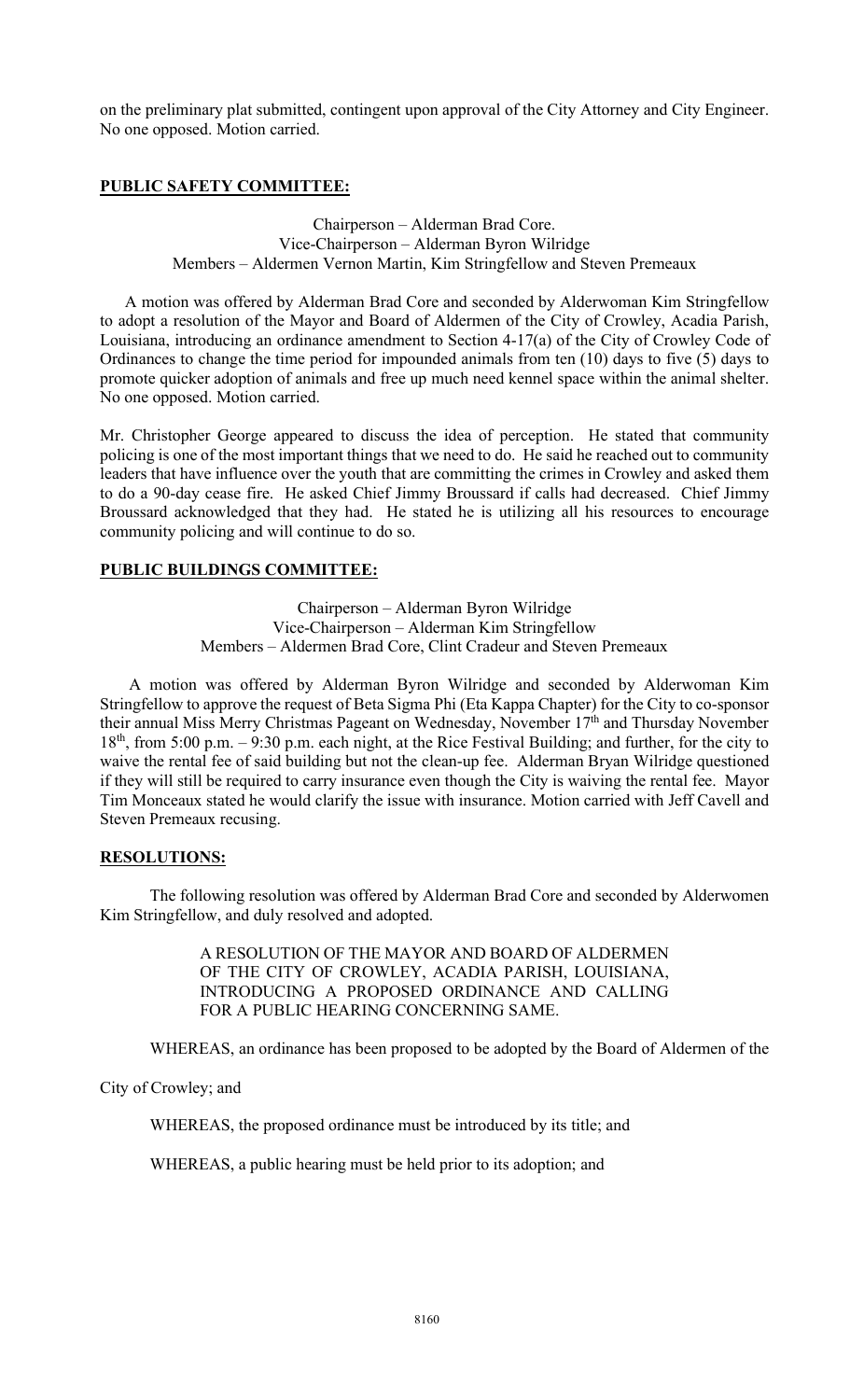WHEREAS, the title of the proposed ordinance must be published in the official journal and

the notice of public hearing shall provide the time and place where the Board will hold the public hearing and consider its adoption;

 NOW THEREFORE BE IT RESOLVED by the Mayor and Board of Aldermen of the City of Crowley, Acadia Parish, Louisiana, that the following ordinance be and it is hereby introduced for consideration and to hold a public hearing at the next regular meeting of the Mayor and Board of Aldermen, to-wit:

> AN ORDINANCE TO AMEND AND RE-ENACT SECTIONS 4-17 AND 4-18 OF ARTICLE I OF CHAPTER 4 OF THE CODE OF ORDINANCES OF THE CITY OF CROWLEY TO REDUCE THE REQUIRED NUMBER OF DAYS OF IMPOUNDMENT AND DETENTION OF ANIMALS AND LIVESTOCK FROM TEN (10) DAYS TO FIVE (5) DAYS, EXCEPT FOR ANIMALS IMPOUNDED FOR INJURIES TO PERSONS OR RABIES AND FERAL CATS; TO REPEAL ALL ORDINANCES OR PARTS OF ORDINANCES CONTRARY THERETO OR IN CONFLICT THEREWITH; TO PROVIDE FOR THE PROVISIONS HEREOF TO BE SEVERABLE; AND TO PROVIDE FOR ALL MATTERS RELATIVE THERETO.

BE IT FURTHER RESOLVED by the Mayor and Board of Aldermen that the City Clerk

shall publish the following notice in the Crowley Post Signal:

## NOTICE OF PUBLIC HEARING AND PROPOSED ADOPTION OF ORDINANCE

The Board of Aldermen of the City of Crowley shall meet in regular session on the  $8<sup>th</sup>$ 

day of September, 2021, at 6:00 o'clock p.m. in the Council Chambers,  $2<sup>nd</sup>$  Floor,

Criminal Justice Building, 426 North Avenue F, Crowley, Louisiana, to hold a public

hearing and to consider the adoption of the following ordinance:

AN ORDINANCE TO AMEND AND RE-ENACT SECTIONS 4-17 AND 4-18 OF ARTICLE I OF CHAPTER 4 OF THE CODE OF ORDINANCES OF THE CITY OF CROWLEY TO REDUCE THE REQUIRED NUMBER OF DAYS OF IMPOUNDMENT AND DETENTION OF ANIMALS AND LIVESTOCK FROM TEN (10) DAYS TO FIVE (5) DAYS, EXCEPT FOR ANIMALS IMPOUNDED FOR INJURIES TO PERSONS OR RABIES AND FERAL CATS; TO REPEAL ALL ORDINANCES OR PARTS OF ORDINANCES CONTRARY THERETO OR IN CONFLICT THEREWITH; TO PROVIDE FOR THE PROVISIONS HEREOF TO BE SEVERABLE; AND TO PROVIDE FOR ALL MATTERS RELATIVE THERETO.

Copies of the proposed ordinance are available for a nominal fee in the office of the

City Clerk, City Hall, Crowley, Louisiana.

THUS DONE AND SIGNED on this the 11th day of August, 2021.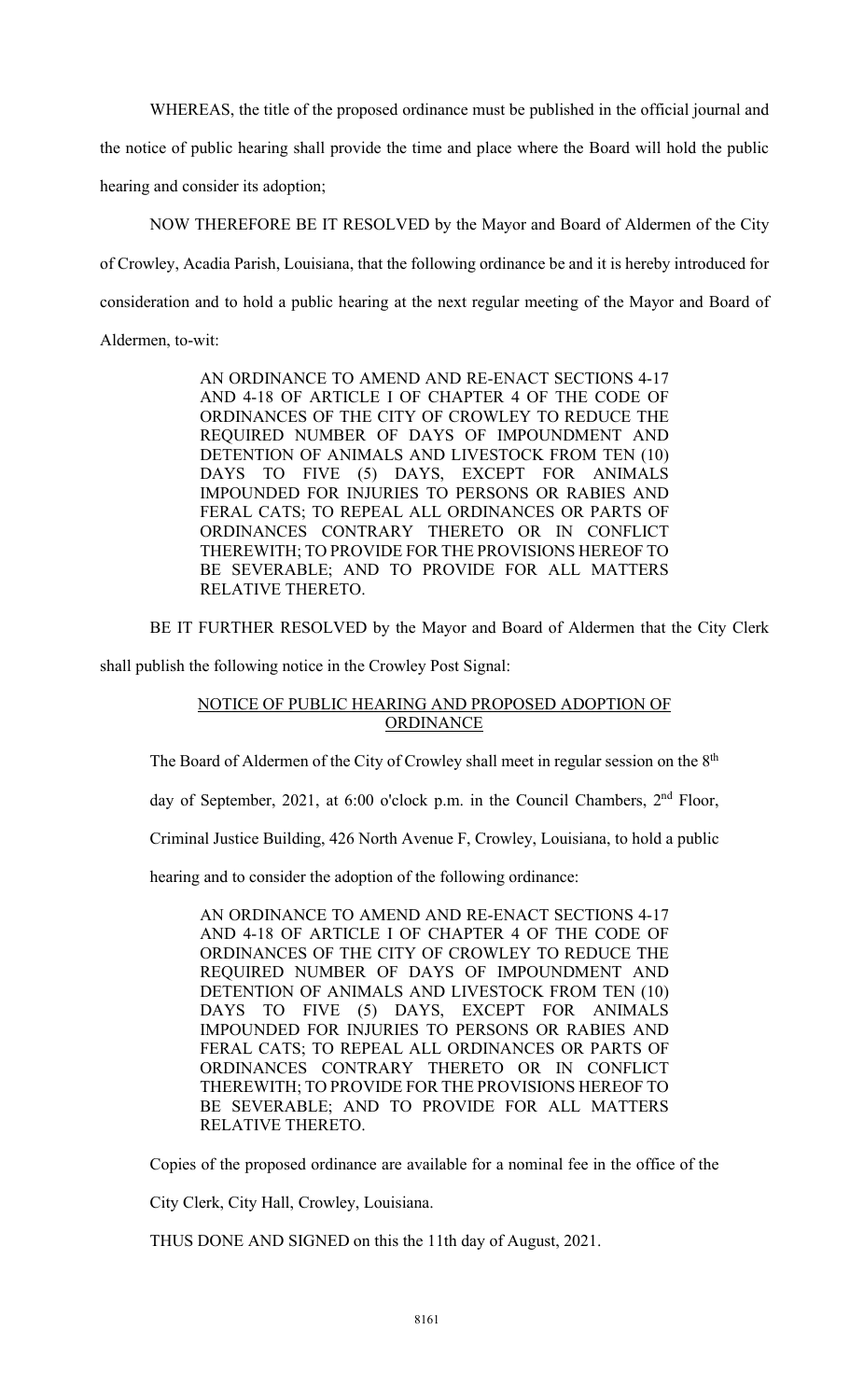## SHANTEL ALLEMAN INTERIM CITY CLERK

\*\*\*\*\*

THUS DONE, SIGNED AND ADOPTED in regular session at Crowley, Acadia Parish,

Louisiana, on this the 11<sup>th</sup> day of August, 2021, at which a quorum was present and acting throughout.

# TIM MONCEAUX, MAYOR

## ATTEST:

### $\mathcal{L}_\text{max}$  , where  $\mathcal{L}_\text{max}$  and  $\mathcal{L}_\text{max}$  and  $\mathcal{L}_\text{max}$ SHANTEL ALLEMAN, INTERIM CITY CLERK

## NOTICE OF PUBLIC HEARING AND PROPOSED ADOPTION OF **ORDINANCE**

The Board of Aldermen of the City of Crowley shall meet in regular session on the 8<sup>th</sup>

day of September, 2021, at 6:00 o'clock p.m. in the Council Chambers, 2<sup>nd</sup> Floor,

Criminal Justice Building, 426 North Avenue F, Crowley, Louisiana, to hold a public

hearing and to consider the adoption of the following ordinance:

AN ORDINANCE TO AMEND AND RE-ENACT SECTIONS 4-17 AND 4-18 OF ARTICLE I OF CHAPTER 4 OF THE CODE OF ORDINANCES OF THE CITY OF CROWLEY TO REDUCE THE REQUIRED NUMBER OF DAYS OF IMPOUNDMENT AND DETENTION OF ANIMALS AND LIVESTOCK FROM TEN (10) DAYS TO FIVE (5) DAYS, EXCEPT FOR ANIMALS IMPOUNDED FOR INJURIES TO PERSONS OR RABIES AND FERAL CATS; TO REPEAL ALL ORDINANCES OR PARTS OF ORDINANCES CONTRARY THERETO OR IN CONFLICT THEREWITH; TO PROVIDE FOR THE PROVISIONS HEREOF TO BE SEVERABLE; AND TO PROVIDE FOR ALL MATTERS RELATIVE THERETO.

Copies of the proposed ordinance are available for a nominal fee in the office of the

City Clerk, City Hall, Crowley, Louisiana.

THUS DONE AND SIGNED on this the 11th day of August, 2021.

 SHANTEL ALLEMAN INTERIM CITY CLERK

### ORDINANCE:

 The following was offered by Alderman Jeff Cavell and seconded by Alderman Steven Premeaux, and duly resolved and adopted.

### ORDINANCE NO. 1523

AN ORDINANCE TO AMEND AND RE-ENACT SECTION 10-30, DIVISION 1.5 SEWER SERVICE USER FEE CHARGES OF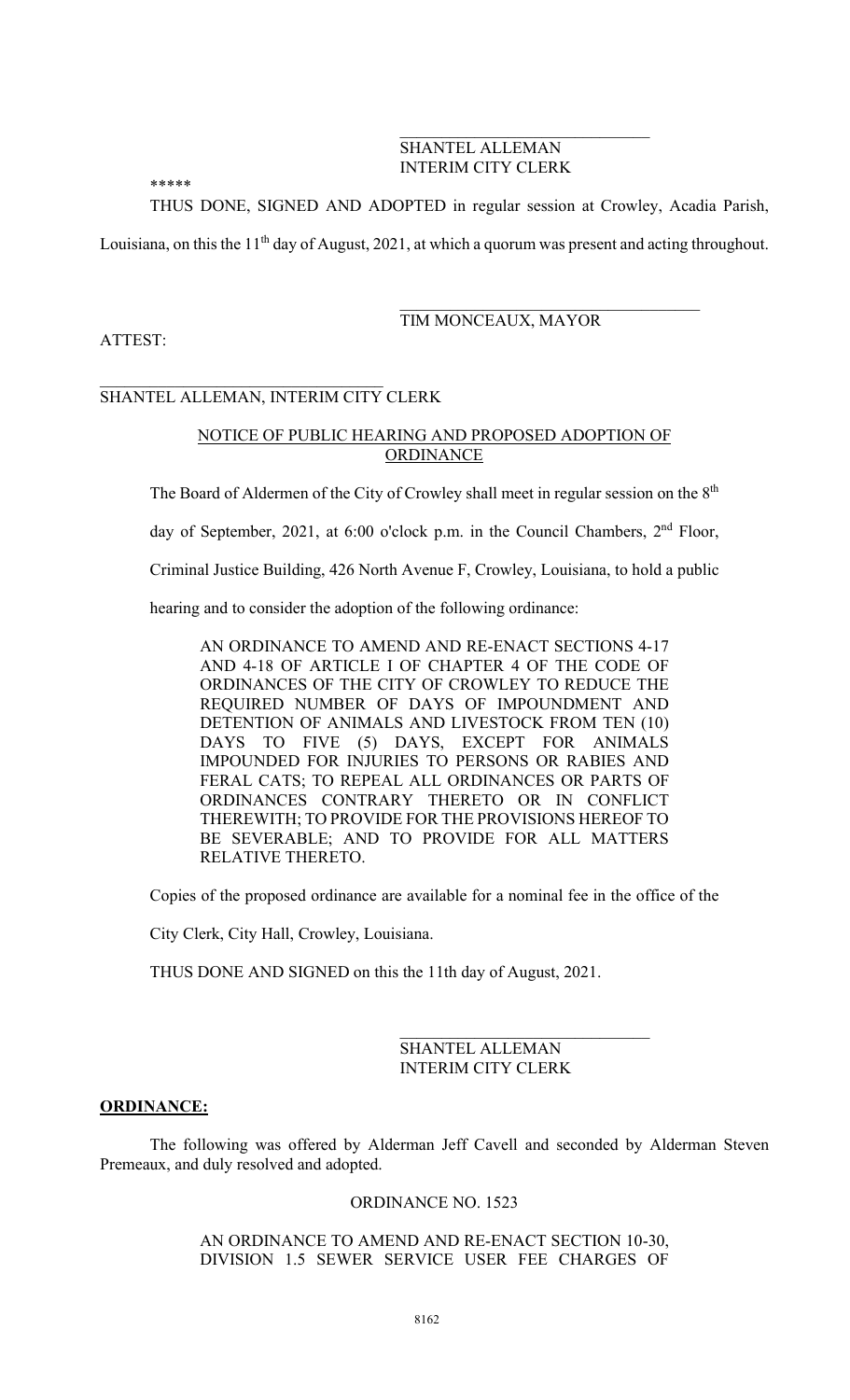ARTICLE II OF CHAPTER 10 OF THE CODE OF ORDINANCES OF THE CITY OF CROWLEY TO INCREASE THE SEWER USER FEES AND CHARGES SET FORTH THEREIN; TO REPEAL ALL ORDINANCES OR PARTS OF ORDINANCES CONTRARY THERETO OR IN CONFLICT THEREWITH; TO PROVIDE FOR THE PROVISIONS HEREOF TO BE SEVERABLE; AND TO PROVIDE FOR ALL MATTERS RELATIVE THERETO.

 WHEREAS, pursuant to the requirements of Section 10-36 of Chapter 10 of the Code of Ordinances of the City of Crowley, an annual review is required of the rates established in Section 10-30 by a Sewer User Fee Review Committee responsible for making findings and recommendations to be presented to the Mayor and Board of Aldermen during the annual budget process; and

 WHEREAS, the Committee completed its work and has made is recommendation in the form of a certification by the Honorable Shantel Alleman (Interim City Clerk), Charles T. Mader (City Engineer), Charles Abshire (City CPA) and Robert S. Carter (Senior Auditor) certifying the recommendation of a rate schedule; and

 WHEREAS, the City Attorney reviewed the process above for compliance with the provisions of Chapter 10, Article II, Division 1.5, Section 10-36(a) and (b) of the Code of Ordinances of the City of Crowley and has issued to the Board of Aldermen a certification of completion of the sewer user fee review and adjustment and recommendation for the 2020/2021 Budget and that the recommendation of the current rate structure was inadequate to provide the necessary amount of annual revenue sufficient for the expenses of the operation, maintenance and improvements and the debt service and reserve requirements required; and

 WHEREAS, the Louisiana Rural Water Association (LRWA) reviewed the financial data and other documents produced by the City, including the number of customers and the revenue and expenses as shown by the 2019/2020 Audit Report of the City's wastewater department's finances performed by the City Auditors in order to determine the debt service, operating expenses, depreciation and revenues; and

 WHEREAS, the LRWA submitted to Mayor Tim Monceaux a report by letter dated April 26, 2021 which reviewed the financial data and information submitted to determine the true cost of providing wastewater services, including operation, maintenance of infrastructure, reserves for repairs and rehabilitation, debt service and reserve requirements which report detailed their findings and recommendation for sewer user fees to provide a sustainable source of revenue for the needs of the system; and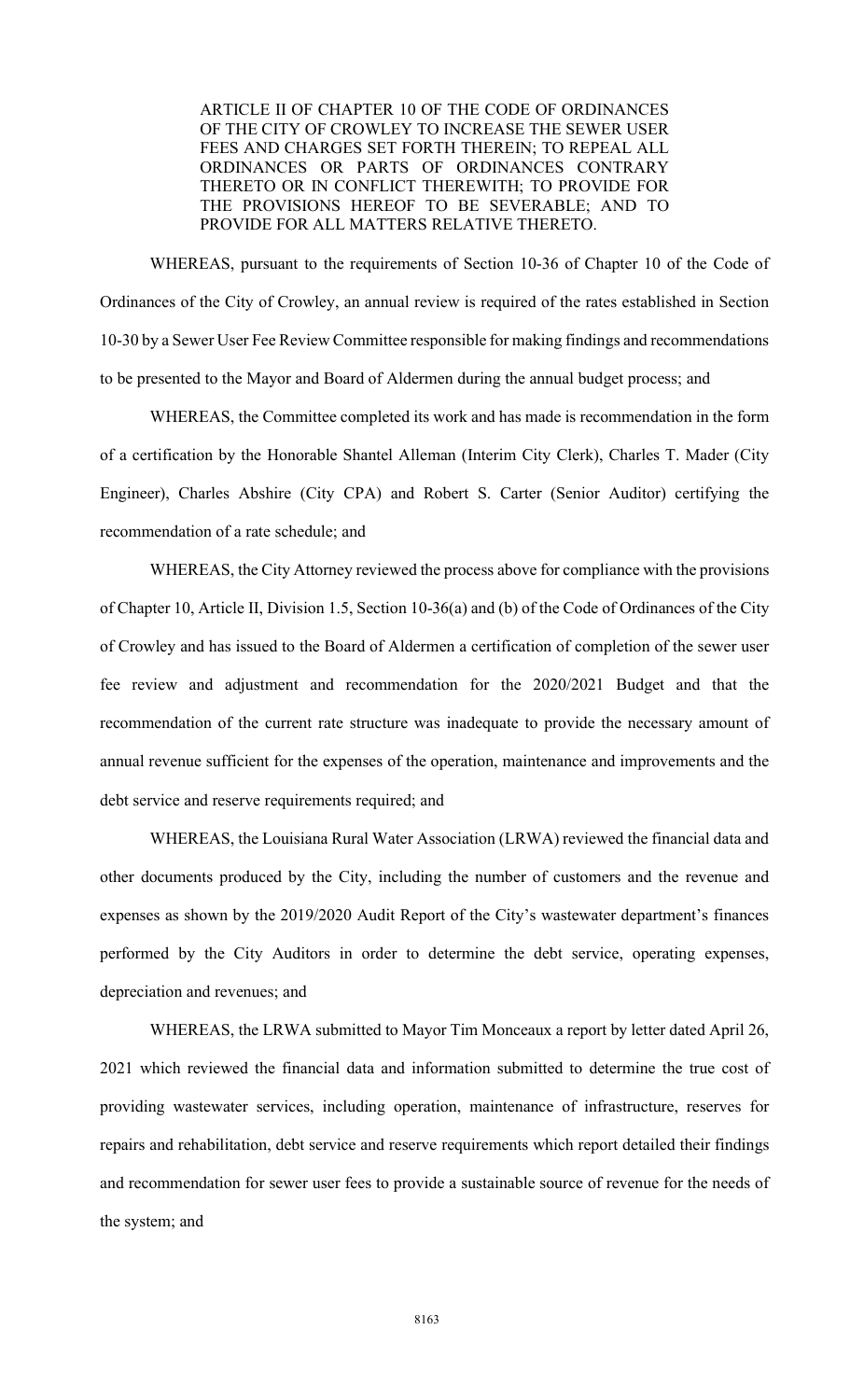WHEREAS, the LRWA report provides a recommended rate to the Sewer User Fee Review Committee and the City necessary to generate adequate revenues to "…replace aging/outdated infrastructure, maintain compliance with state and federal regulations and provide adequate staffing to properly maintain the system."; and

 WHEREAS, the LRWA report stated "For the City to generate adequate revenues to meet the expenses, the wastewater user fee for in-town customers would need to be  $$17.00$  monthly minimum and \$4.00 pr 1000 gallons to achieve a sustainability factor of 1.11."; and

 WHEREAS, this ordinance was duly introduced and notice of this ordinance and of the public hearing having been published in accordance with law; and

 WHEREAS, a public hearing having been held in accordance with law in special session on the 11th day of August, 2021, at 6:00 o'clock p.m. at Council Chambers in the Criminal Justice Building, Crowley, Louisiana; and

 WHEREAS, after considering all comments and information received from the public and presented orally at the public hearing, the recommendations of the Sewer User Fee Review Committee and the recommendations of the LRWA, the Board of Aldermen find the rate proposed by the LRWA will generate adequate revenues for the system to be sustainable;

 NOW THEREFORE BE IT ORDAINED BY THE BOARD OF ALDERMEN OF THE CITY OF CROWLEY, ACADIA PARISH, LOUISIANA, IN REGULAR SESSION DULY CONVENED, THAT:

 SECTION 1: Section 10-30 of Article II of Chapter 10 of the Code of Ordinances of the City of Crowley be and the same is hereby amended and re-enacted to read as follows, to-wit:

Sec. 10-30. – User fee.

 (a) There is hereby authorized to be collected by the city from each contributor, for bills rendered after the 1<sup>st</sup> day of October, 2021, a monthly sewerage service charge or user fee to pay the reasonable and necessary costs of administration, operation, maintenance, replacement and improvement of the sewerage system, including the payment of debt services and reserve requirements on sewer revenue bonds of the city issued for the purposes of acquiring and construction of additions and improvements to the sewerage system of the city as follows:

 (1) In the utility service area, for the first Two Thousand (2,000) gallons or less of wastewater discharge, a base user fee of Seventeen & No/100 (\$17.00) Dollars per month for each contributor; pls

8164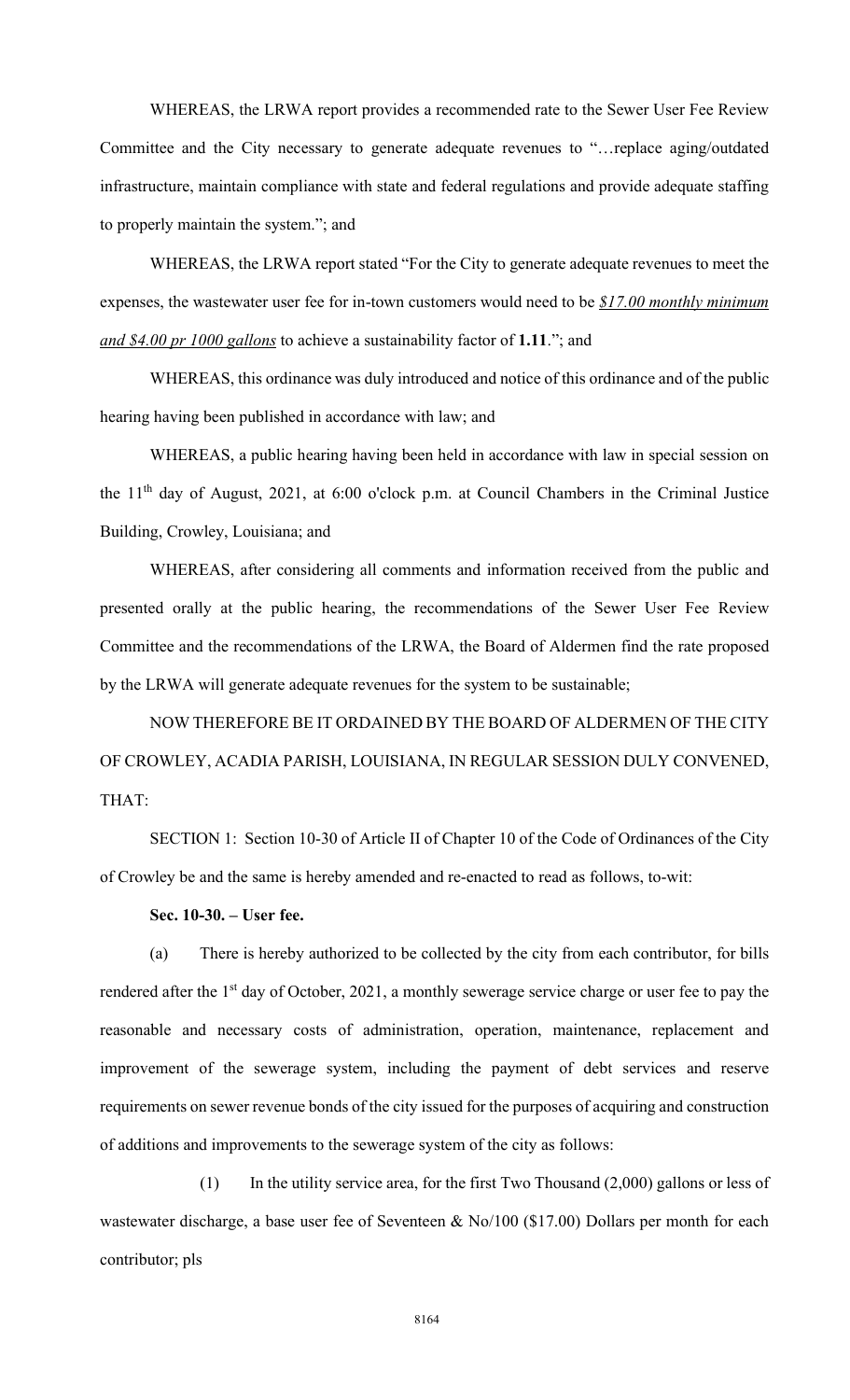(2) In the utility service area, for wastewater discharge in excess of Two Thousand (2,000) gallons, a user fee in the amount of Four & No/100 (\$4.00) Dollars per One Thousand (1,000) gallons of wastewater discharge or portion thereof will be added to the sewer user fee.

 (3) In the utility service area, customers outside of the corporate limits, except the Acadia Parish Sheriff's Office and the Detention Center facilities located on Capital Avenue, shall pay for wastewater discharge for the first Two Thousand (2,000) gallons or less, a base user fee of Twenty-Two & 50/100 (\$22.50) Dollars per month for each contributor; the Acadia Parish Sheriff's Office and the Detention Center facilities shall pay the same base rate for customers located within the corporate limits; plus

 (4) In the utility service area, customers outside of the corporate limits, except the Acadia Parish Sheriff's Office and the Detention Center facilities located on Capital Avenue, shall pay for wastewater discharge in excess of Two Thousand (2,000) gallons, a user fee of Eight & 25/100 (\$8.25) Dollars per One Thousand (1,000) gallons of wastewater discharge or portion thereof will be added to the sewer user fee. The Acadia Parish Sheriff's Office and the Detention Center facilities shall pay the same rate for customers located within the corporate limits.

 (5) In the utility service area, in addition to the amounts above, the surcharge referred to in Subsection 10-32(7) for discharge of wastewater exceeding the strength of Two Hundred (200) parts per million in biochemical oxygen demand or Two Hundred Fifty (250) parts per million in total suspended solids.

 (6) In the utility service area, in addition to the amounts above, the connection, reconnection charges and late charges, including interest for nonpayment or late payment of the user fee.

 (b) There is hereby additionally authorized to be collected by the city from each contributor, for bills rendered after the 1<sup>st</sup> day of October, 2021, and each year thereafter, for the purposes provided for above, a monthly sewer service charge or user fee in the aggregate amounts described in Subsections (a)(1) through (a)(3) above, subject to adjustments as may hereafter be adopted and approved by the governing authority of the city each year in accordance with the provisions of this division.

 SECTION 2: If any provision, part, word, section, subsection, sentence, clause or phrase of this ordinance should be held invalid by a court of competent jurisdiction, such decision shall not affect the validity of the remaining portions of this ordinance and do hereby declare the provisions

8165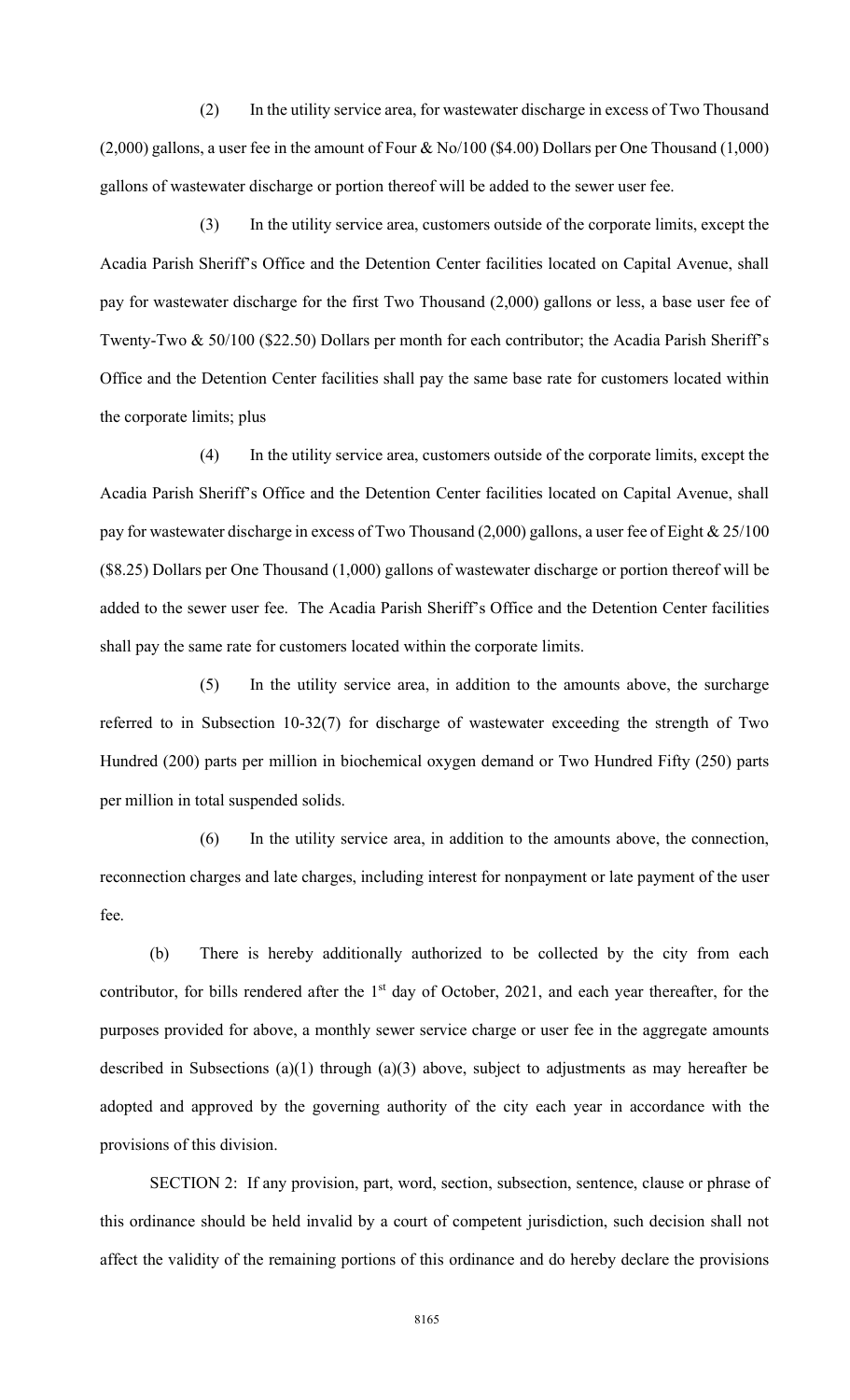hereof to be severable, then in that event, only that particular provision, part, word, section, subsection, sentence, clause or phrase shall be deemed unconstitutional or invalid and the remaining provisions, parts, words, sections, subsections, sentences, clauses or phrases will not be affected and shall continue in full force and effect.

 SECTION 3: All ordinances or parts of ordinances inconsistent with or in conflict herewith be and the same are hereby repealed.

SECTION 4: This ordinance shall become effective immediately upon its adoption.

THUS DONE, SIGNED AND ADOPTED in regular session at Crowley, Acadia Parish,

Louisiana, on this the  $11<sup>th</sup>$  day of August, 2021, at which a quorum was present and acting throughout.

| Jeff Cavell, Brad Core, Clint Cradeur and Steven Premeaux.<br>YEAS: |  |
|---------------------------------------------------------------------|--|
|---------------------------------------------------------------------|--|

NAYS: Samuel Reggie III, Kim Stringfellow and Bryon Wilridge.

ABSENT: Lyle Fogelman, Jr. and Vernon Martin.

## TIM MONCEAUX, MAYOR

## ATTEST:

## SHANTEL ALLEMAN, INTERIM CITY CLERK

 A motion was made by Steven Premeaux and seconded by Jeff Cavell to amend the proposed ordinance, redacting the following items, which were previously approved in the 2020-2021 budget:

- Approved on September 9, 2020, the partial payment Estimate #3 to Southern Constructors, Inc. city wide drainage for \$266,931.01, the change order # 2 for \$42,504.60 Southern Constructors, Inc. City wide drainage extend drainage improvement along the south side of First St. between the outfall ditch near Ave. N and Acadia Council on Aging, and change Order # 3 for \$24,083.00 Southern Constructor, Inc. contract City Wide Drainage improvement replacement of manhole and street inlet and installation of a sanitary sewer main conflict box at the intersection of Ave. G and First St.
- Approved on October 14, 2020, partial payment #4 Southern Constructors, city wide drainage improvement for \$149,352.60.
- Approved on November 12, 2020, the partial payment #5 Southern Constructors, Inc. city drainage improvement for \$63,079.81.
- Approved on December 9, 2020, the partial payment #6 Southern Constructors, Inc. for city wide drainage improvement for \$168,520.99.
- Approved on January 13, 2021, the partial payment  $# 7$  Southern Constructors, Inc. City wide drainage improvement for \$166,130.02.
- Approved on February 10, 2021, the partial payment  $\# 8$  Southern Constructors, Inc. City wide drainage improvement for \$244,067.75.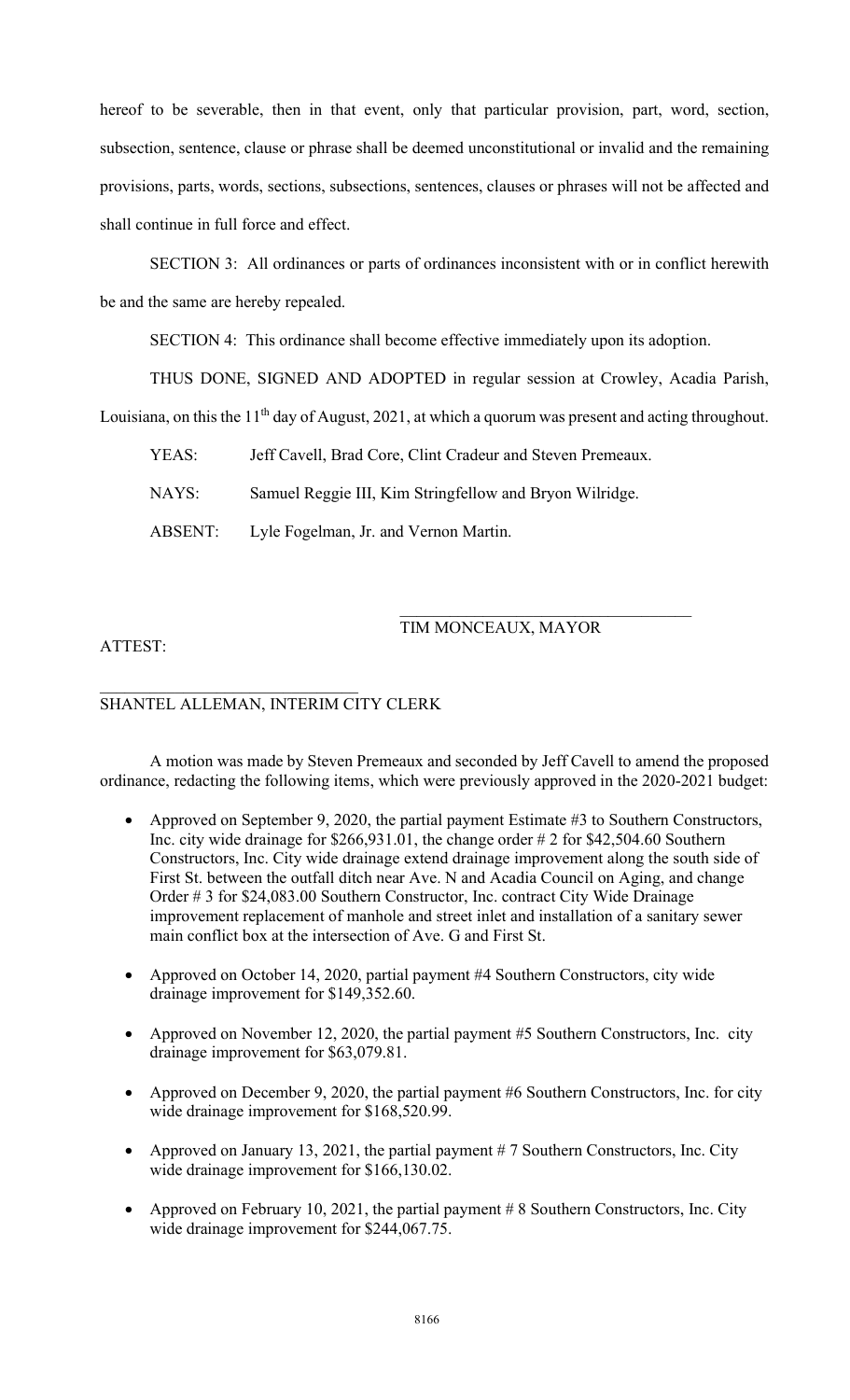- Approved on March 10, 2021, the partial payment  $# 9$  Southern Constructors, Inc. city wide drainage improvement for \$213,062.80 and partial payment # 10 Southern Constructors, Inc. city wide drainage improvement for \$295,664.23.
- Approved on June 9, 2021, the partial payment # 11 Southern Constructors, Inc. city wide drainage improvements for \$56,013.91 and the Block Grant for \$1,600,000.00.

### Motion carried.

 A motion was made by Jeff Cavell and seconded by Steven Premeaux to adopt as amended, and duly resolved and adopted.

### ORDINANCE NO. 1521

AN ORDINANCE AMENDING THE BUDGETS FOR THE CITY OF CROWLEY FOR THE FISCAL YEAR, BEGINNING SEPTEMBER 1, 2020 AND ENDING AUGUST 31, 2021; AND TO PROVIDE FOR ALL MATTERS RELATIVE THERETO; AND TO REPEAL ALL ORDINANCES OR PARTS OF ORDINANCES INCONSISTENT OR IN CONFLICT THEREWITH.

WHEREAS, the proposed Amended Operating Budgets and the accompanying budget ordinance

have been submitted to this Board of Aldermen for review and consideration; and

 WHEREAS, this ordinance has been duly introduced and notice of this ordinance and notice of public hearing having been published; and

WHEREAS, notice of a public hearing by the City of Crowley on the proposed Amended Operating Budgets and notice of the availability of the proposed amended budgets for review have been timely published in the official journal, the Crowley Post Signal; and

WHEREAS, the public hearing having been held in accordance with the law on the  $11<sup>th</sup>$  day of August, 2021 at 6:00 o'clock p.m. in the Council Chambers, 2<sup>nd</sup> Floor, Criminal Justice Building, 426 North Avenue F, Crowley, Louisiana, on the proposed Amended Operating Budgets have now been reviewed and considered; now.

THEREFORE, BE IT ORDAINED by the Board of Aldermen of the City of Crowley, Acadia Parish, Louisiana, in Regular Session, duly convened on the 11th day of August, 2021 that the following Amended Operating Budgets are hereby approved, adopted, and finalized.

## Dec. 9, 2020

Fire Chief budget for schools and convention \$10,000.00

Fire Chief Budget for Fire overtime \$30,000.00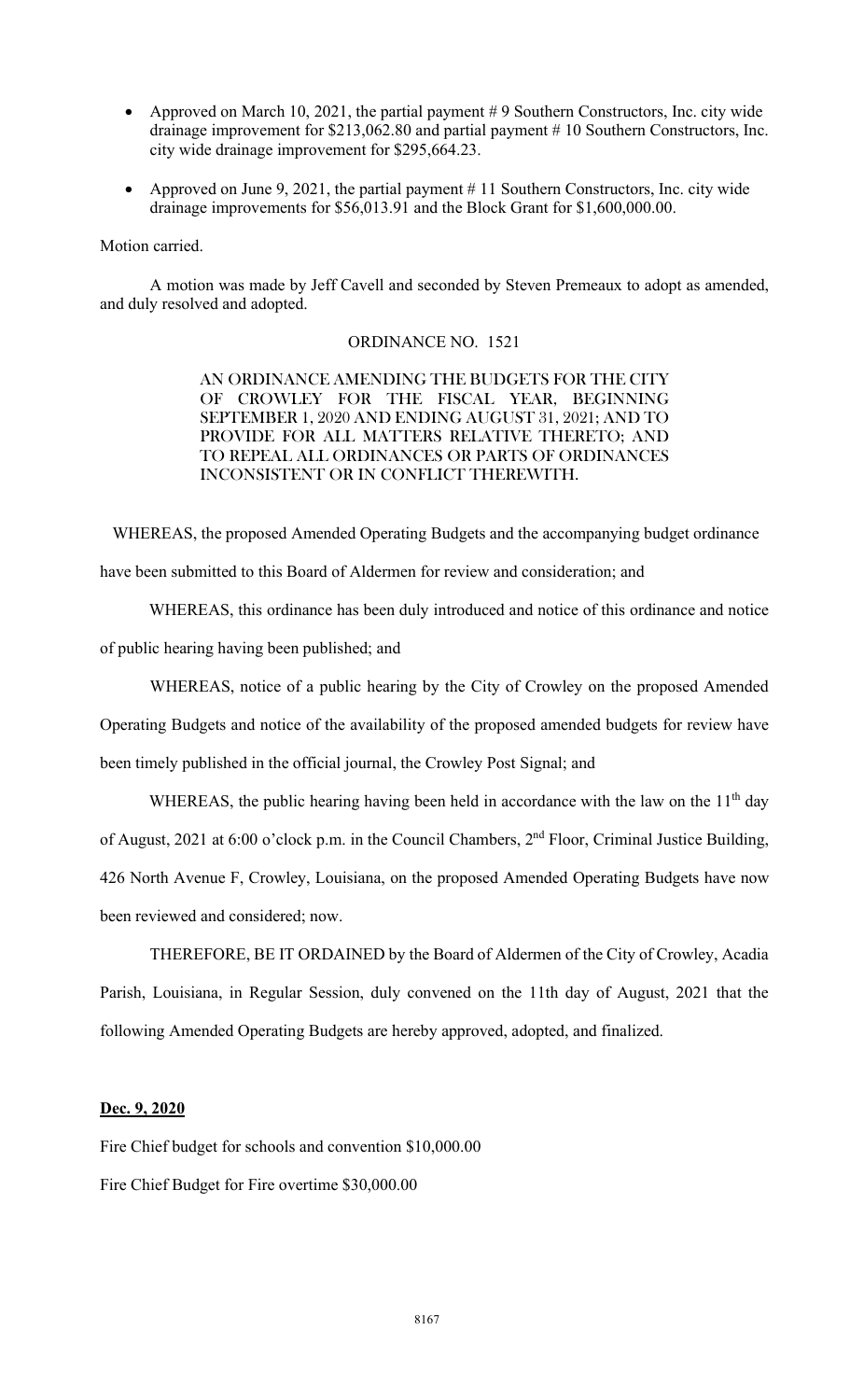## Feb. 10, 2021

Application #1 from E. L. Habetz Builders, Inc. Crowley Rice Festival Building Renovations \$32,711.22

## March 10, 2021

- Change order # 1 Triton Construction, LLC improvements to city owned parking lots to add parking improvements at Miller Stadium and parking improvement along Ave. C and add parking improvements along Oscar Johnson Dr. near Ave. C and for modification of the plans for the proposed Glady Trahan and Oscar Johnson new parking \$2,280,332.10
- Application payment # 2 form E. L. Habetz Builders, Inc. Rice Festival Building Renovations \$47,183.85
- Fire Chief request \$20,000.00 to be allocated to his budget line item # 100-46-217 labeled truck and equipment repairs
- Fire Chief request \$7,000.00 to be allocated to his budget line item #100-46-901 to send Jordan Broussard to LSUFETI recruit academy

## April 14, 2021

- Fire Chief Requested \$\$4,384.50 for Fire Equipment and \$15,615.50 to purchase a battery powered positive pressure fan and powered chainsaws and other equipment needed
- Partial payment # 1 Triton Construction, LLC improvements city owned parking lots project \$152,694.55
- Application payment #3 E.L. Habetz Builders, inc. Rice Festival Building Renovations \$87,044.40
- Change order # 1 for the Rice Festival Building renovation sand repairs construction contract E. L. Habetz Builder to include the replacement of the roof Estimated Cost of \$220,000.00 upon approval of the La. Division Administration Office of Facility Planning and Control
- Mayor and Board of Aldermen Attending Events hosed by Louisiana Municipal Association \$10,000.00

## May 12, 2021

- Partial payment # 2 Triton Construction, LLC city wide parking improvement \$164,716.58
- Change order  $# 2$  modify the sold swimming pool parking lot plans to preserve existing green \$133,897.83
- Application payment # 4 E. L. Habetz builders, Inc Rice Festival Building Renovations \$57,970.53

## June 9, 2021

- Partial payment # 3 Triton Construction, LLC City wide parking improvement \$166,390.61
- Police Department Emergency overtime result of Hurricane Laura \$13,000.00

## July 14, 2021

- Fire Chief requested \$5,000.00 line item 100-46-217 truck and equipment repairs
- Partial payment to Triton Construction, LLC city wide parking improvements \$266,848.21 and \$2,692.00 reconstruction of catch basin
- Insurance claim revenue \$143,011.49 (Hurricane Laura)
- Cost of Repairs from Hurricane Laura damage to Enterprise Bldg. \$165,000.00
- 100-40-337 Computer information and tech service \$25,083.88
- 100-40-338 Professional fees \$50,000.00
- 100-48-226 Code enforcement/animal control \$8,000.00
- 100-48-256 Code Enforcement/fluoridation \$5,000.00
- 100-50-701 Capital Outlay mower Equipment \$20,712.00
- Grant received  $$20,712.00$
- Drainage materials and supplies \$25,000.00
- 100-52-229 Wells Fargo Repairs \$368.00
- 650-81-214 Rice theatre ac replacement and repairs \$15,627.15
- 650-81-226 Rice Theatre marquis repairs \$4,864.01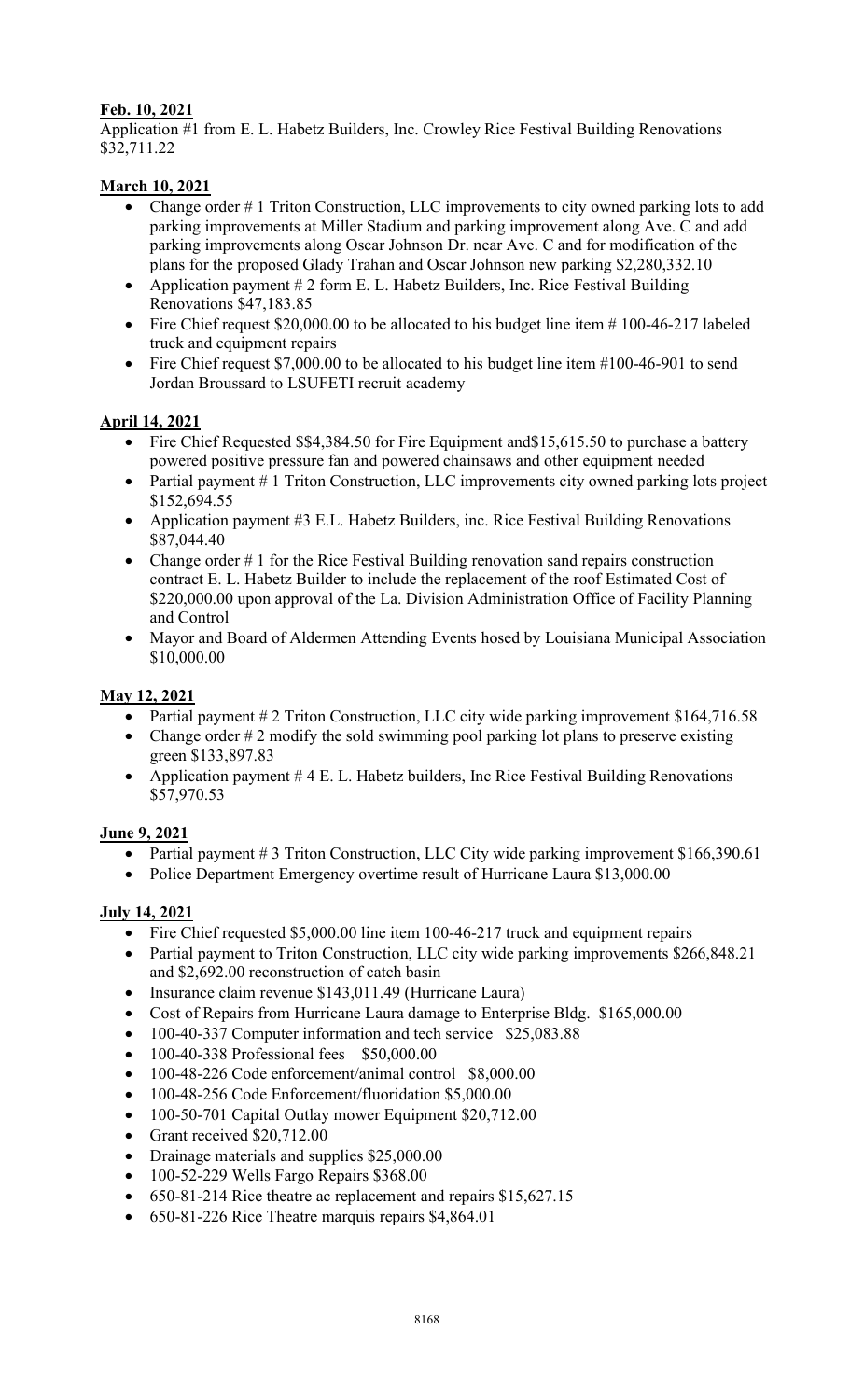BE IT FURTHER ORDAINED, the amounts shall be available for expenditures only to the extent and only as included within the amended 2020-2021 fiscal budget, however nothing shall be construed to prohibit the Governing Authority from making amendments to the budget.

 BE IT FURTHER ORDAINED, the Mayor of the City of Crowley, Tim Monceaux, is hereby authorized and in his sole discretion, to make such changes within the various budget classifications as he may deem necessary.

 BE IT FURTHER ORDAINED, if any provision, part, word, section, subsection, sentence, clause, or phrase of this ordinance should be held invalid by a court of competent jurisdiction, such decision shall not affect the validity of the remaining portions of this ordinance and do hereby declare the provisions hereof, to be severable,

then in that event, only that particular provision, part, word, section, subsection, sentence, clause or phrase shall be deemed unconstitutional or invalid and the remaining provisions, parts, words, sections, subsections, sentences, clauses or phrases will not be affected and shall continue in full force and effect.

 BE IT FURTHER ORDAINED that all ordinances or parts of ordinances inconsistent with or in conflict herewith be and the same are hereby repealed.

 THUS AMENDED, APPROVED, ADOPTED AND FINALIZED on this the 11th day of August, 2021 at Crowley, Acadia Parish, Louisiana, after a roll call vote as follows:

 YEAS: Jeff Cavell, Brad Core, Clint Cradeur, Steven Premeaux. NAYS: Samuel Reggie III, Kim Stringfellow, Bryon Wilridge. ABSENT: Lyle Fogelman, Jr. and Vernon Martin.

 $\mathcal{L}_\text{max}$  and  $\mathcal{L}_\text{max}$  are the set of the set of the set of the set of the set of the set of the set of the set of the set of the set of the set of the set of the set of the set of the set of the set of the set o

### TIM MONCEAUX, Mayor

ATTEST:

SHANTEL ALLEMAN Interim City Clerk

A motion was made by Steven Premeaux and seconded by Jeff Cavell to adopt the following ordinance:

### ORDINANCE NO.1522

AN ORDINANCE ADOPTING, FINALIZING AND IMPLEMENTING THE ANNUAL OPERATING BUDGETS OF REVENUES AND EXPENDITURES FOR THE CITY OF CROWLEY FOR THE FISCAL YEAR, BEGINNING SEPTEMBER 1, 2021 AND ENDING AUGUST 31, 2022; AND TO PROVIDE FOR ALL MATTERS RELATIVE THERETO; AND TO REPEAL ALL